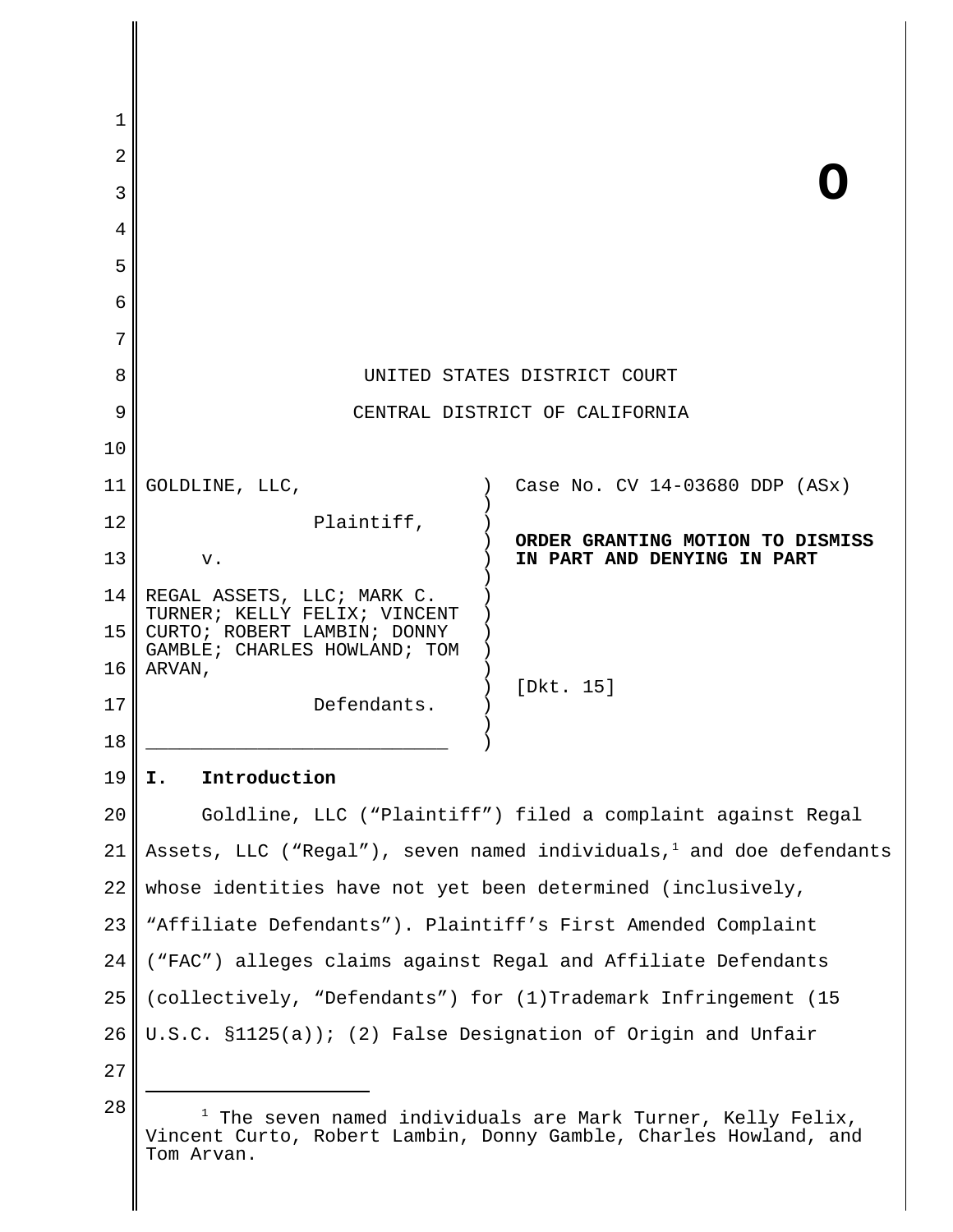1 2 3 4 5 6 7 8 Competition (15 U.S.C. §1125(a)); (3) False Advertising (Lanham Act  $\S$ 43(a)(1)(B)); (4) False Advertising in Violation of Cal. Bus. & Prof. Code § 17500; (5) Unfair Competition in Violation of Cal. Bus. & Prof. Code §17200; (6) Common Law Trademark Infringement; (7) Statutory Dilution under Cal. Bus. & Prof. Code §14247;(8) Common Law Unfair Competition; (9) RICO (18 U.S.C.  $\S 1962(c)$ ); (10) RICO (18 U.S.C. 1962(a)); (11) Common Law Trade Libel/Commercial Disparagement; and (12) Civil Conspiracy.

9 10 11 12 13 14 15 Plaintiff alleges that it is the owner of the GOLDLINE and other related registered trademarks.<sup>2</sup> Plaintiff's claims arise out of Regal's promotion of products and services through its "affiliates program." According to the FAC, the program induces Affiliate Defendants to infringe Plaintiff's trademarks; fraudulently disparage Plaintiff and its products and services; and deceptively endorse Regal's products and services.

16 17 18 19 20 On July 3, 2014, Regal filed the present Motion to Dismiss Plaintiff's FAC. Pursuant to Federal Rule of Civil Procedure 12(b)(6), Regal challenges all claims set forth in the complaint. For the following reasons, the court grants the motion in part, denies in part, and adopts the following Order.

21 **II. Factual Background**

22

The following facts are alleged in the FAC.

23  $2.4$ 25 26 Plaintiff is an interstate dealer of precious metals and numismatic products in the United States. Since 1974, Plaintiff has operated its business under the GOLDLINE and related marks (collectively, "GOLDLINE Marks"). From 1976 through 2011, Plaintiff

<sup>28</sup>  $^2$  The related marks include GOLDLINE COIN AUCTIONS, GOLDLINE INTERNATIONAL and Design, GOLDLINE AUCTIONS, and IGOLDLINE.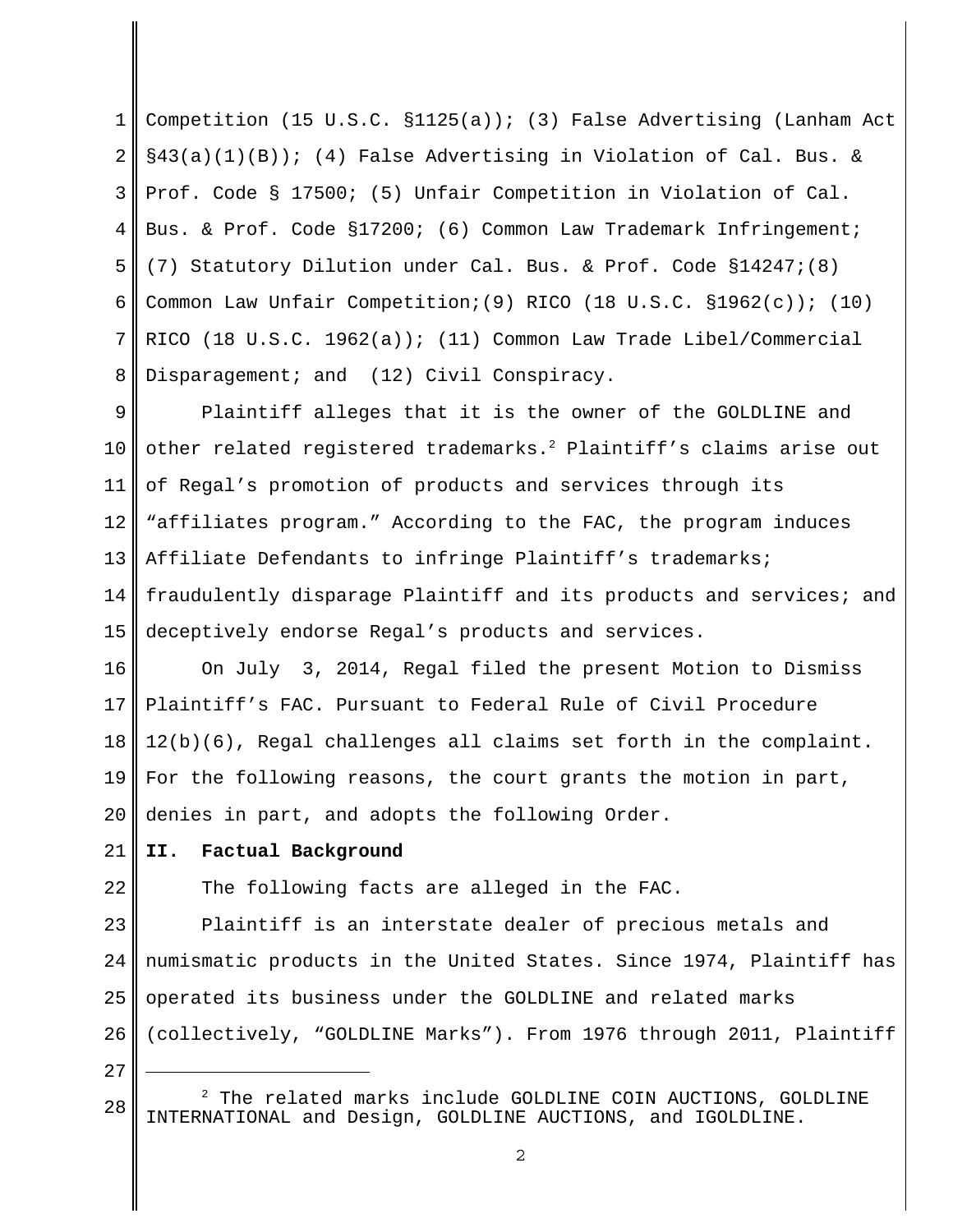1 2 3 4 obtained trademark registrations for these marks. Plaintiff uses the GOLDLINE Marks extensively and prominently in websites, television, print advertising, YouTube video commercials, and word of mouth.

5 6 7 8 9 10 11 12 13 14 15 16 17 18 19 20 21 22 23  $2.4$ 25 Regal is also an interstate dealer of precious metals and numismatic products, who offers and sells competing products and services. In addition to its website, Regal promotes its products and services through its "affiliates program." Through this program, Regal pays commissions to third parties, including Affiliate Defendants, to operate websites that bear no apparent connection to Regal. According to Plaintiff, Defendants purchase advertising keywords that include the GOLDLINE Marks so their websites will appear when search terms intended for Plaintiff are entered in the search engine. Many of the search results are not identified as ads. The purpose of the affiliates' websites is to divert customers away from Plaintiff and other competitors, toward Regal. To that end, Regal prepares for its affiliates' use, scripts and website materials that purportedly offer objective, independent evaluations and facts related to precious metal dealers. These materials allegedly infringe on the GOLDLINE Marks. The materials also allegedly offer endorsements for Regal; false information and statements about the independent and unbiased views of the reviewer; and false and disparaging information about Plaintiff, including customer complaints, pending litigation, and poor consumer and industry ratings.

26 27 28 On April 29, Plaintiff sent a cease and desist letter to Regal. Regal has refused to remove or correct the websites, or require the Affiliate Defendants to do so.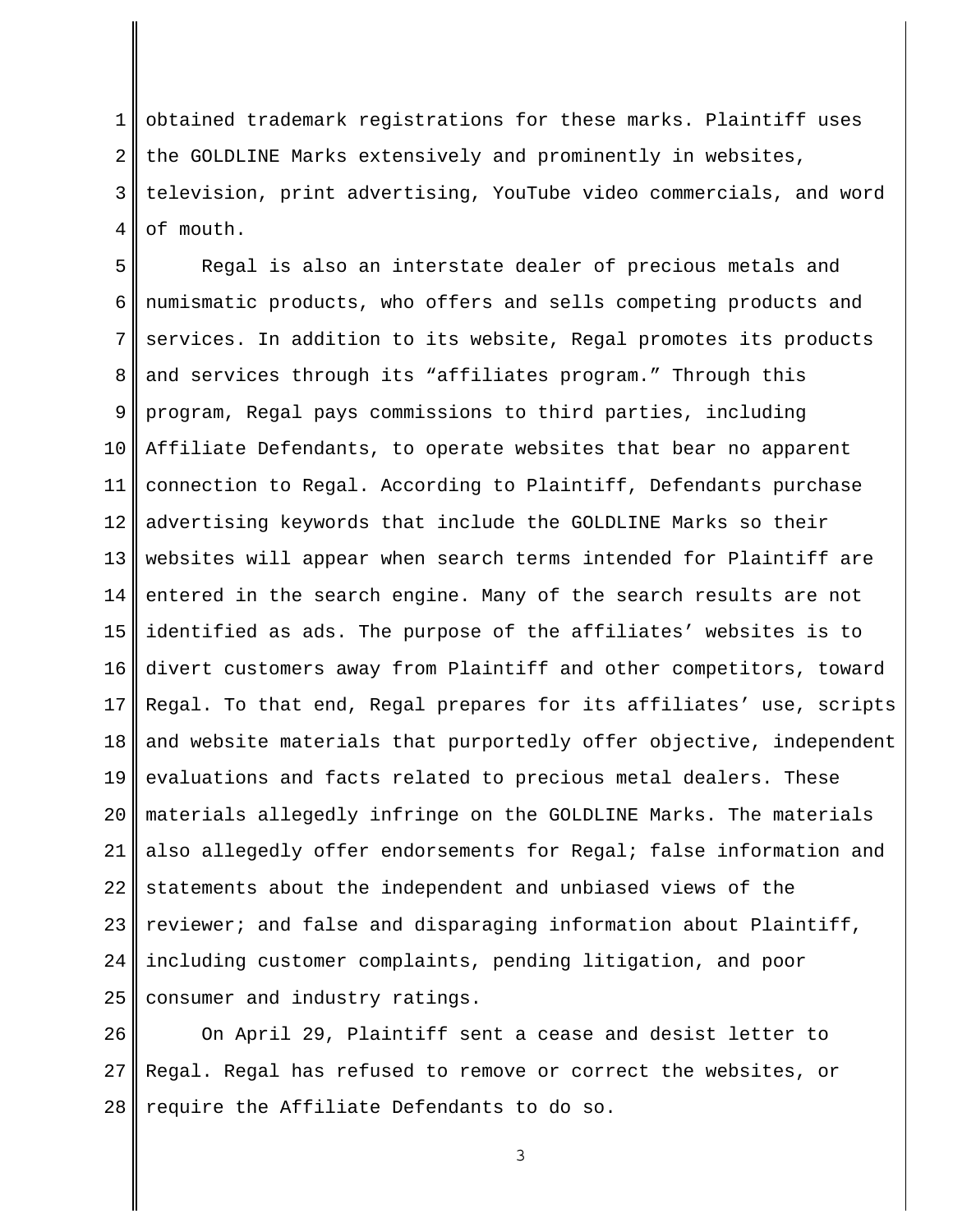1 2 3 4 5 6 7 Plaintiff alleges that, as a result of Defendants' conduct, Plaintiff has suffered, and continues to suffer, damage to its business, reputation, and goodwill. Plaintiff also alleges loss of sales and profits due to Defendants' wrongful acts. By way of its complaint, Plaintiff seeks declaratory judgment; injunctive relief; compensatory and punitive damages; interest; and attorneys fees and costs.

#### 8 **III. Legal Standard**

9 10 11 12 13 14 15 16 17 18 19 20 21 22 23 24 25 26 27 28 A party may move to dismiss for failure to state a claim upon which relief can be granted under Federal Rule of Civil Procedure ("Rule")  $12(b)(6)$ . In deciding a Rule  $12(b)(6)$  motion, the court must assume allegations in the challenged complaint are true, and construe the complaint in the light most favorable to the nonmoving party. Cahill v. Liberty Mut. Ins. Co., 80 F.3d 336, 337-38 (9th Cir. 1996). The court shall not consider facts outside the complaint. Arpin v. Santa Clara Valley Transp. Agency, 261 F.3d 912, 925 (9th Cir. 2001). Dismissal is appropriate where the complaint lacks a cognizable legal theory or sufficient facts to support a cognizable legal theory. Mendiondo v. Centinela Hosp. Med. Ctr., 521 F.3d 1097, 1104 (9th Cir. 2008). "While a complaint attacked by a Rule  $12(b)(6)$  motion to dismiss does not need detailed factual allegations, . . . a plaintiff's obligation to provide the 'grounds' of his 'entitlement to relief' requires more than labels and conclusions, and a formulaic recitation of the elements of a cause of action will not do." Bell Atl. Corp. v. Twombly, 550 U.S. 544, 555 (2007) (quoting Papasan v. Allain, 478 U.S. 265, 286 (1986)). Moreover, the court need not accept as true conclusory legal allegations cast in the form of factual

 $\Delta$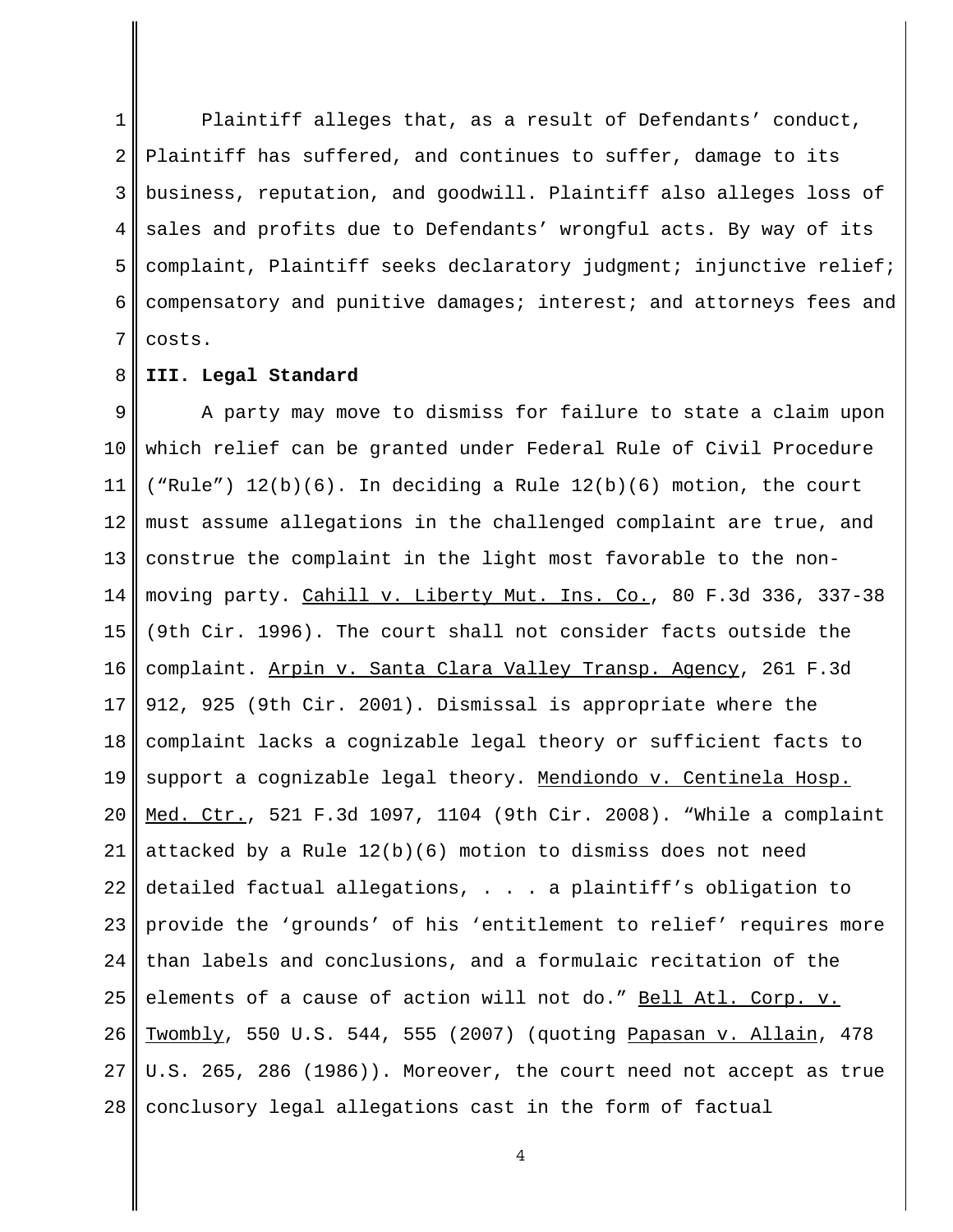1 2 allegations. W. Mining Council v. Watt, 643 F.2d 618, 624 (9th Cir. 1981).

3 **IV. Discussion**

4

5

6

# **A. Plaintiff Fails to State Claims For Trademark Infringement and False Designation of Origin (Claims 1, 2, and 6)**

7 8 9 10 11 12 13 14 15 16 17 18 19 20 21 22 23 24 The FAC alleges that Regal owns valid registrations in the GOLDLINE Marks (FAC, ¶ 22), and that Plaintiff has not authorized Defendants' use of those marks (FAC, ¶44). In the body of the complaint, Plaintiff alleges, "Defendants purchased advertising keywords which include the GOLDLINE Marks, with the intent that their websites will be presented by Google when consumers enter search terms intended for [Plaintiff] and which include the GOLDLINE Marks . . .. Many of the search results are not identified as ads, thus compounding the confusion and deception of consumers." (FAC, ¶32.) In support, Plaintiff attaches Exhibit B to the complaint, which is a series of screen shots depicting a Google search results page, and various web pages a user can access from performing a search using the GOLDLINE Marks. (FAC, Exhibit B.) The content of these websites is comprised of opinions, reviews, and recommendations about both investing in gold generally, as well as Plaintiff's products and services, specifically. Id. Consistent with allegations detailed in Section II, above, the websites are disparaging of Plaintiff's products and services. Id.

25 26 27 28 The Lanham Act, as well as its common law equivalent, prohibit a person from using in commerce any trademark or false designation of origin that is likely to cause confusion as to the affiliation or origin of that person's product or service. 15 U.S.C. § 1125(a).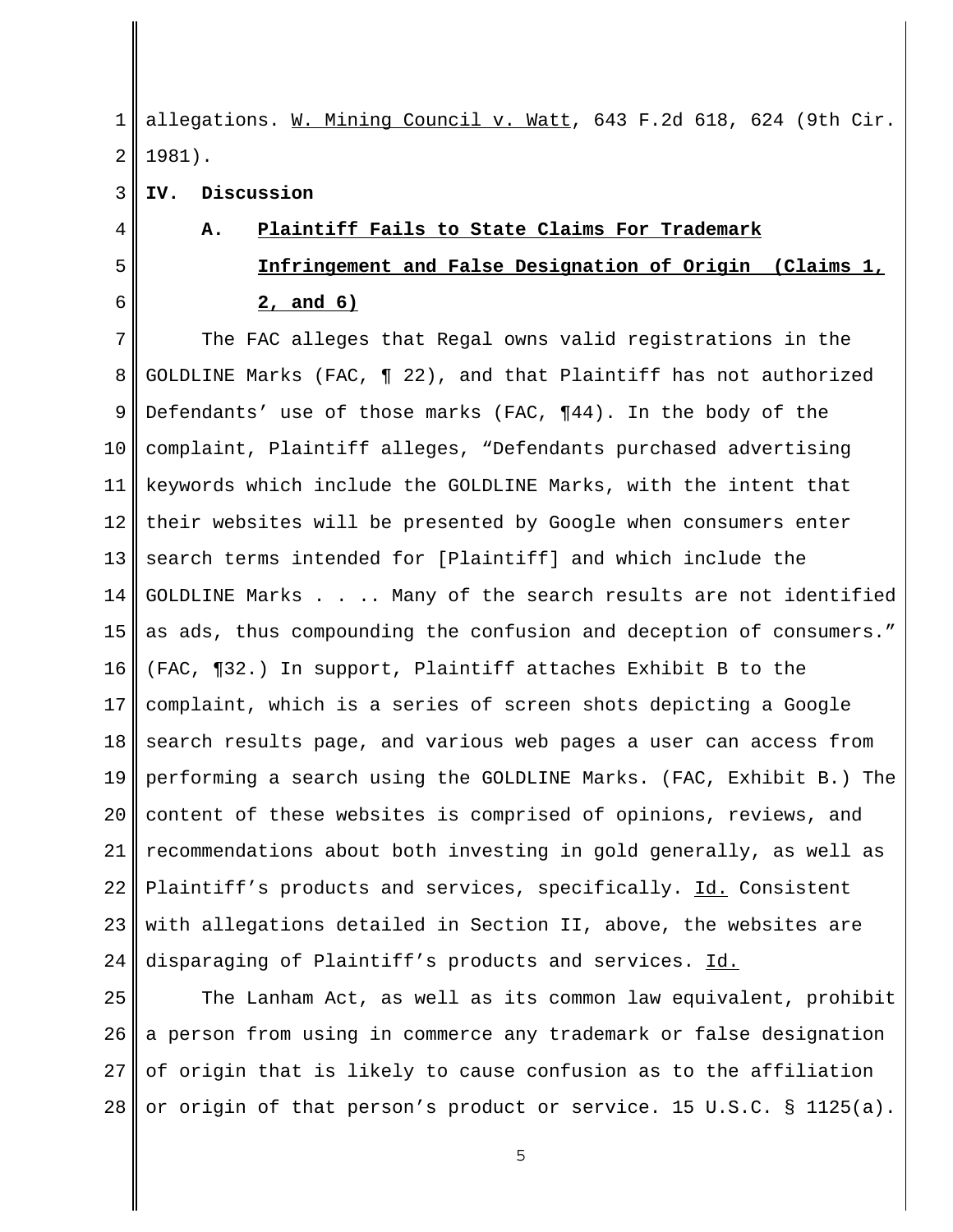1 2 3 4 5 6 7 8 9 10 11 12 13 Upon review of allegations contained in the FAC, along with the attached exhibits, the Court finds that Plaintiff has not adequately stated a claim for trademark infringement or false designation of origin. While the allegations and attached exhibits indicate that Defendants use Plaintiff's marks, there is simply nothing stated, that if deemed true, constitute commercial use that would likely cause confusion as to the origin or affiliation of Regal's products or services. In fact, the allegations either state directly, or create a strong inference, that the purpose of Defendants' use of the marks is to disparage Plaintiff and endorse Regal. Taken as true, such conduct would seemingly distinguish Regal's products from Plaintiff's, as opposed to causing customers confusion as to the origins of the two products.

14 15 16 Deeming the facts alleged as true, the Court finds that Plaintiff has not adequately stated claims for trademark infringement and false designation of origin.

17

18

### **B. Plaintiff Adequately Alleges Claims for False Advertising and Unfair Competition (Claims 3,4,5, and 8)**

19 20 21 22 23  $2.4$ 25 Plaintiff asserts claims against Defendants for false advertising in violation of the Lanham Act, 15 U.S.C. § 1125(a), and California Business & Professions Code §17500. Plaintiff also asserts claims against Defendants for Unfair Competition under both California Business and Professions Code § 17200 and common law. Regal challenges these claims on the ground that the claims are insufficiently pled, both in substance and specificity.

26 27 28 As detailed in Section II, above, the FAC alleges (1) Plaintiff's and Regal's products and services are sold in interstate commerce; (2) by way of Regal's affiliates program,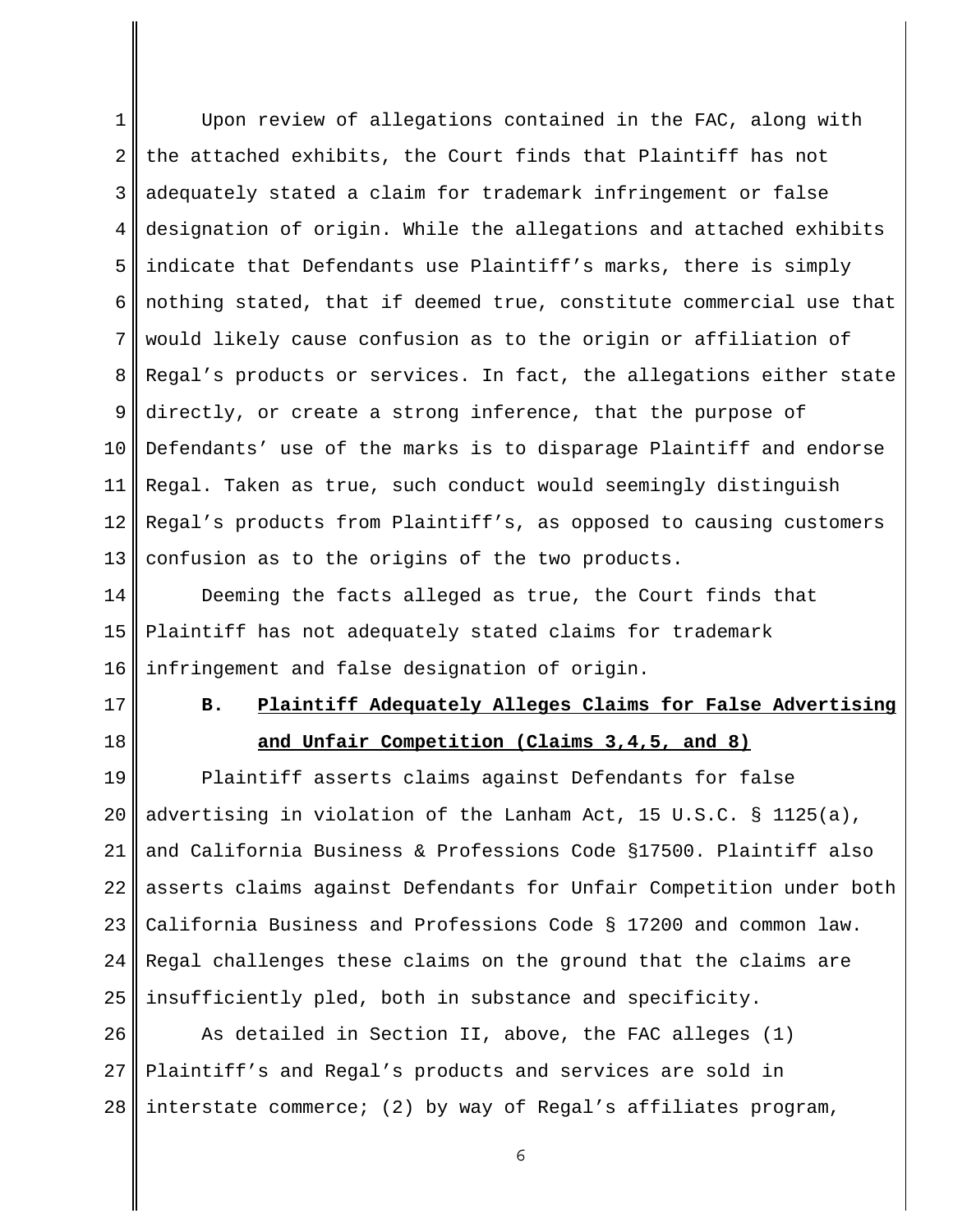1 2 3 4 5 6 7 Defendants engaged in specific false, deceptive, and misleading advertising regarding both Plaintiff's and Regal's products and services; (3) the false statements were intended to deceive and confuse the public, and disparage Plaintiff; (4) as a result, consumers were diverted away from Plaintiff; and (5) Plaintiff suffered injury as a result of Defendants' conduct. (FAC, ¶¶ 28-57; 76-106; 124-131.)

8 9 10 11 12 Even assuming that the heightened pleading standards apply to these claims, the court finds that Plaintiff's allegations satisfy the requisite elements of both false advertising and unfair competition under the relevant federal and state statutes, and common law.3

13 14

#### **C. Plaintiff Fails to State a Claim for Statutory Dilution (Claim 7)**

15 16 17 18 19 20 21 22 23 24 25 California Business & Professions Code §14247 protects owners of trademarks from a likelihood of dilution caused by another who adopts an identical or similar mark. See Cal. Bus. & Prof. Code §14247(a). To prevail on a §14247 claim, a plaintiff must establish (1) it is the owner of a famous mark that is distinctive; (2) the defendant commenced use of a mark after the mark became famous;  $(3)$ the defendant is making commercial use of the mark in commerce; and (4) the defendant's use is likely to cause dilution of the distinctive value of plaintiff's mark. Id. With regard to the last element, dilution occurs when a defendant's use of a famous mark

- 26
- 27 28 <sup>3</sup> The Ninth Circuit has not yet opined on the appropriate standard. <u>See Western Sugar Co-op v. Archer-Daniels-Midland Co.</u>,<br>No. CV 11-3473 CBM, 2012 WL 3101659 \*3 (C.D. Cal. Jul. 31, 2012).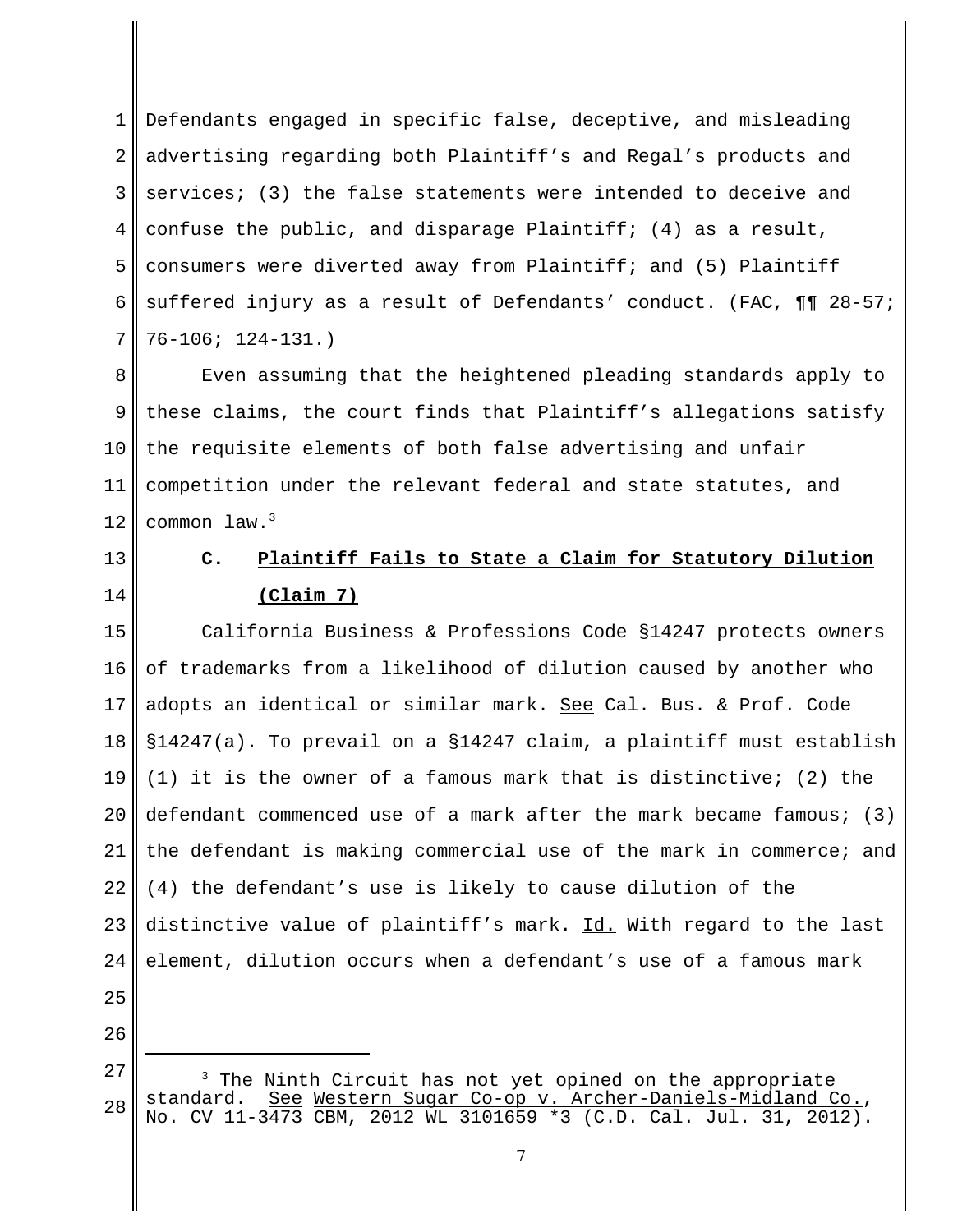1 2 diminishes the capacity of the famous mark to identify and distinguish goods or services.

3 4 5 6 7 8 9 10 In addition to the allegations detailed in Section II above, Plaintiff alleges that for 40 years, it has been using the GOLDLINE Marks to promote its goods and services through multiple outlets and has spent many millions of dollars in doing so. (FAC, ¶ 116.) As a result of Plaintiff's efforts, the GOLDLINE Marks have acquired distinctiveness and strong recognition and reputation among the general public, thus making the marks famous. (FAC, ¶ 117.)

11 12 13 14 15 16 17 18 19 20 21 22 23 24 25 26 27 28 The FAC clearly alleges that the GOLDLINE Marks are famous, and that Defendants use the marks for purposes of disparaging Plaintiff's goods and services, endorsing Regal's goods and services, and directing potential sales to Regal. However, these allegations do not satisfy the requisite elements for a dilution claim. Specifically, Plaintiff fails to allege plausible facts indicating that Defendants' use of those marks diminishes or blurs the distinctiveness of GOLDLINE Marks, for the reasons discussed in Section IV(A), above. Without such allegations, Plaintiff's claim fails. To the extent the FAC alleges that Defendants' use of the marks has diluted the distinctive nature of the GOLDLINE Marks by lessening the ability of the marks to identify and distinguish Plaintiff as the sole source of its products and services, and lessening the extensive and valuable goodwill associated with the marks (FAC ¶¶ 119, 120.), these statements constitute only conclusory allegations that merely recite a requisite element of the claim. Under the principles of Twombly and Iqbal, the court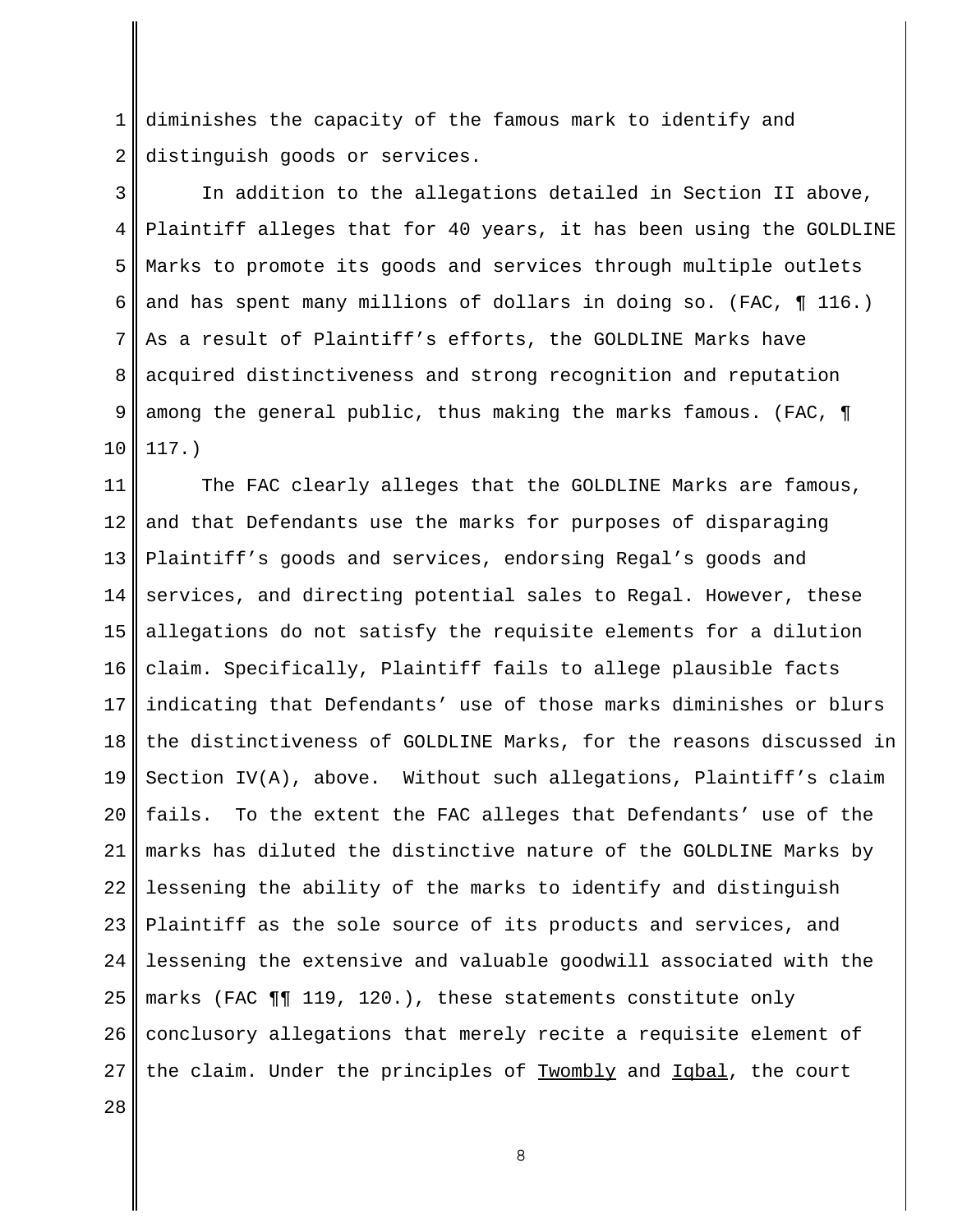1 2 ignores such allegations for purposes of its Rule 12(b)(6) analysis.

#### 3 4

## **D. Plaintiff Adequately States Claims Under RICO (Claims 9 and 10)**

5 6 7 8 9 10 11 12 To plead a claim under RICO, a plaintiff must allege (1) conduct (2) of an enterprise (3) through a pattern (4) of racketeering activity (5) which injured his business or property. Sedima, S.P.R.L. v. Imrex, Co., 473 U.S. 479, 496-97 (1985). If fraudulent acts are the basis of the alleged pattern of racketeering activity, Rule 9(b) requires the plaintiff to allege its claims with particularity. Schreiber Distrib. Co. v. Serv-Well Furniture, Co., 806 F.2d 1393, 1400-01 (9th Cir. 1986).

13 14 15 16 17 18 19 20 21 22 23 24 In its complaint, Plaintiff alleges the following: (1) Defendants are comprised of Regal and its many "affiliates"; (2) during at least 2013 and 2014, Defendants have operated a scheme whereby Regal pays commission to Affiliate Defendants to operate websites over the internet; (3) the affiliates use scripts provided by Regal that falsely advertise and fraudulently represent Plaintiff's goods and services; (4) the purpose of this scheme is to divert customers away from Plaintiff, toward Regal; (5) Defendants use a portion of the proceeds derived from this operation to perpetuate the operation; and (6) as a result of Defendants' activities, Plaintiff has suffered loss of sales and goodwill. (FAC, ¶¶ 132-160.)

25 26 The court finds these allegations satisfy the pleading requirements for RICO claims under 18 U.S.C. 1962(a) and (c).

- 27
- 28

**E. Plaintiff Adequately States a Claim for Common Law Trade Libel and Commercial Disparagement (Claim 11)**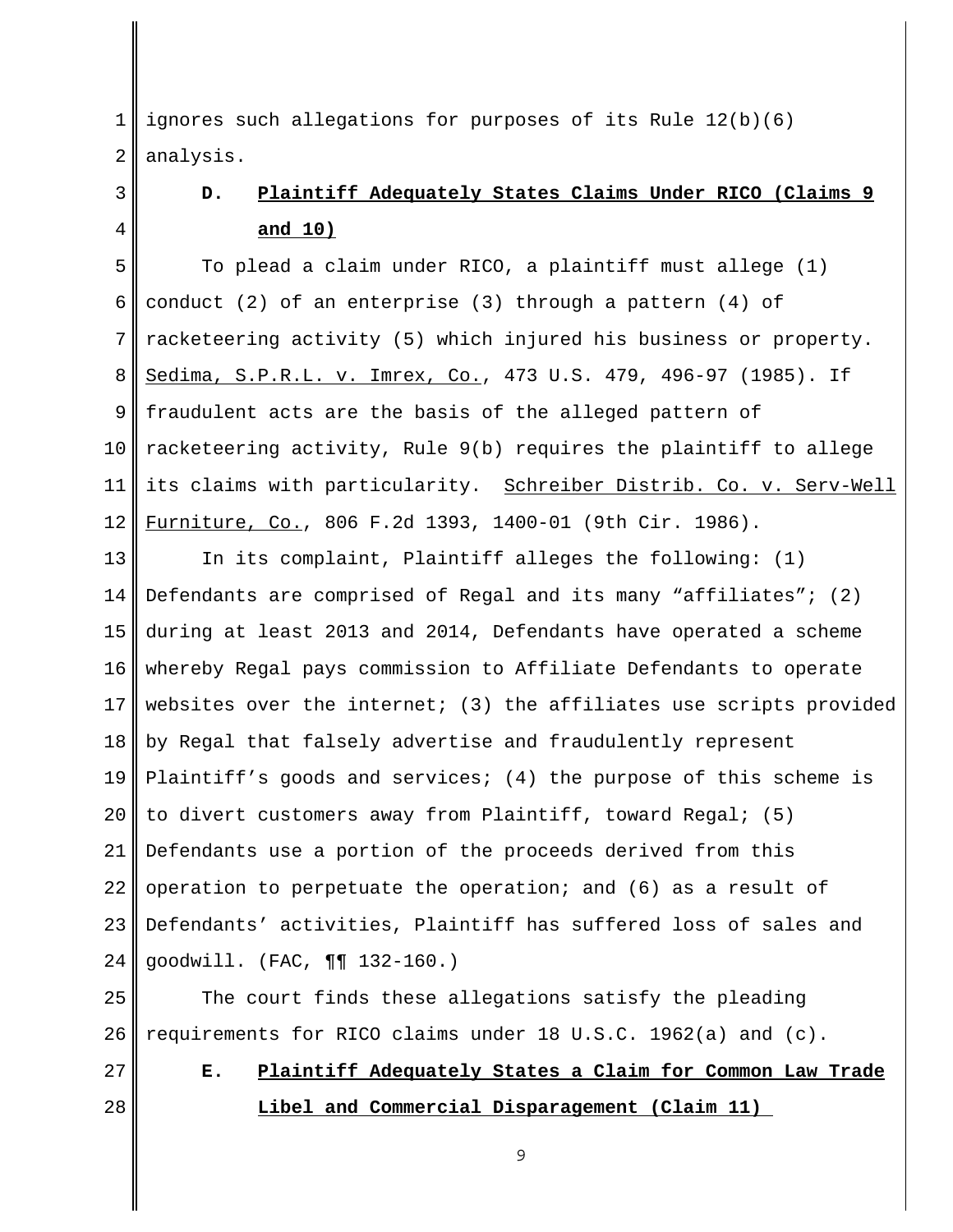1 2 3 4 5 6 7 8 9 10 11 12 13 14 15 16 17 "Trade libel is the publication of matter disparaging the quality of another's property, which the publisher should recognize is likely to cause pecuniary loss to the owner." ComputerXpress, Inc. v. Jackson, 93 Cal. App. 4th 993, 1010 (2001). This claim includes "all false statements concerning the quality of services or product of a business." Id. (internal quotation and citation omitted). A cause of action for trade libel must allege "(1) a publication, (2) which induces others not to deal with plaintiff, and (3) special damages." New Show Studios LLC v. Needle, No. 2:14-cv-01250-CAS, 2014 WL 2988271 at \*13, (C.D. Cal. Jun. 30, 2014). Furthermore, the claim requires the intentional publication of a false and unprivileged statement of fact. Mann v. Quality Old Tim Serv., Inc., 120 Cal. App. 4th 90, 104 (2004). Commercial disparagement or defamation specifically involves injury to the reputation of a business rather than disparagement of quality of goods or services. See Mann v. Quality Old Time Serv., Inc., 139 Cal. App. 4th 328, 340 (2006).

18 19 20 21 22 23 24 25 26 The FAC alleges that Defendants intentionally published false statements related to consumer ratings, customer complaints, pending litigation, and industry ratings. (FAC, ¶¶ 27-31, 162-163.) These statements disparaged the quality, integrity and security of products and services provided by Plaintiff. (FAC, ¶ 163.) Defendants made these statements knowing that the publication would be harmful to Plaintiff's business, and cause diversion of its sales and harm to its interests. (FAC,  $\P$  162.) These allegations satisfy the requisite elements of the claim.

27 28 Regal's challenge to this claim rests on the arguments that none of its statements were false, and the alleged statements do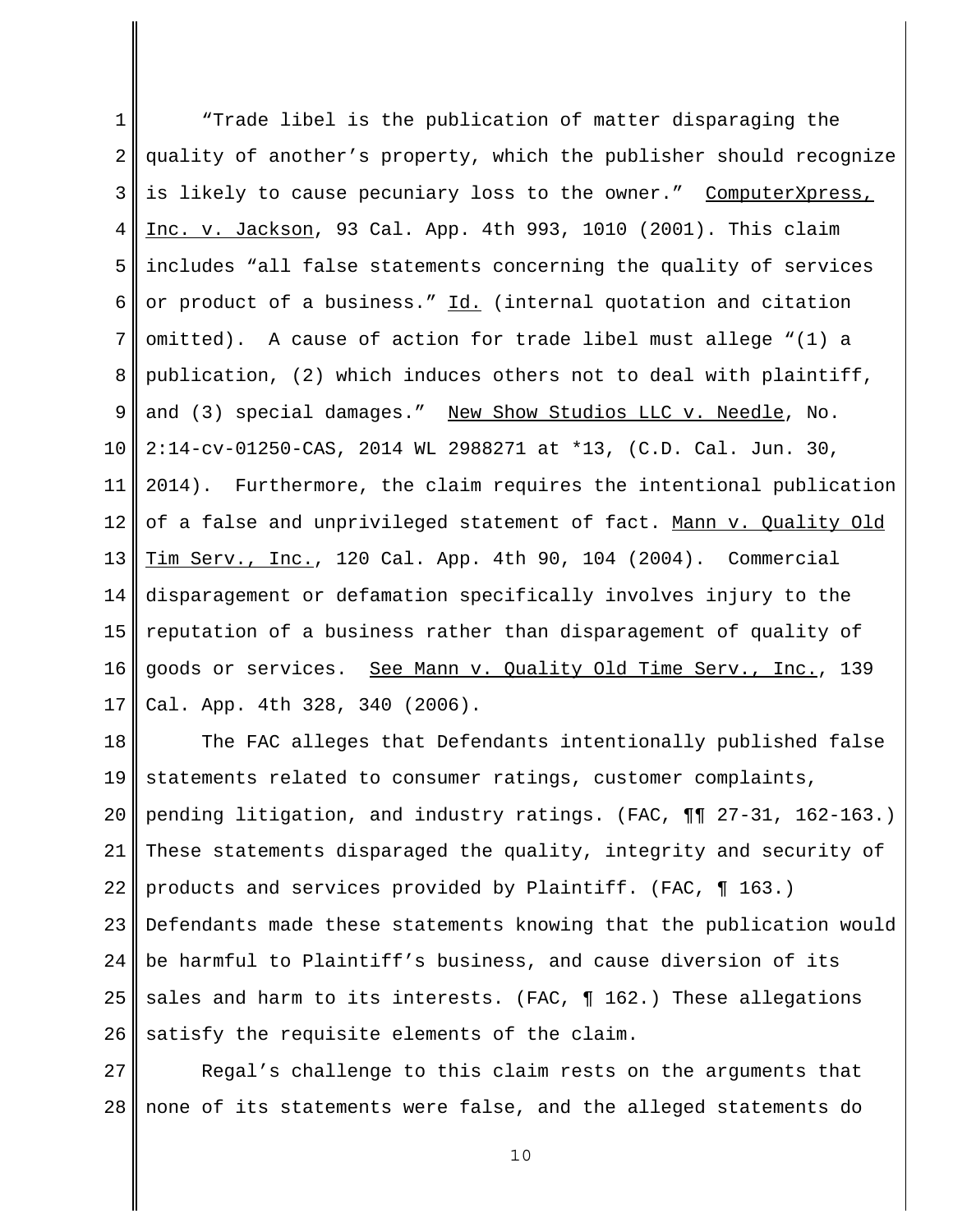1 2 3 4 5 6 not disparage Plaintiff's products and services. These arguments are unavailing. First, the allegations of the FAC, which the court deems true, expressly aver that Defendants statements are false. Second, it is axiomatic that customer complaints and poor ratings directly related to a business's products and services negatively impact the perceived quality of those products and services.

7 8 Based on the allegations contained in the complaint, the court finds that Plaintiff has sufficiently pled this claim.

9

10

#### **F. Plaintiff Adequately States a Claim for Civil Conspiracy (Claim 12)**

11 12 13 14 15 Regal argues that, under California law, conspiracy cannot form an independent claim for relief. Regal further argues that because the alleged conspiracy involves misrepresentations and fraud, Plaintiff must plead the elements of a fraud claim, which it has not. The court disagrees.

16 17 18 19 20 21 22 23 24 25 26 27 28 The California Supreme Court has stated that civil conspiracy must be activated by the commission of a actual tort, and it does not per se give rise to a cause of action. Applied Equipment Corp. v. Litton Saudi Arabia, Ltd., 7 Cal. 4th 503, 511 (1994). That is not to say, however, that conspiracy cannot give rise to a claim for relief under California law. "There is no separate tort of civil conspiracy and no action for conspiracy to commit a tort unless the underlying tort is committed and damage results therefrom." Prakashpalan v. Engstrom, Lipscomb and Lack, 223 Cal. App. 4th 1105, 1136 (2014) (emphasis added). Thus, so long as a plaintiff pleads an activating tort, the formation and operation of a conspiracy, and damages to plaintiff resulting from an act done